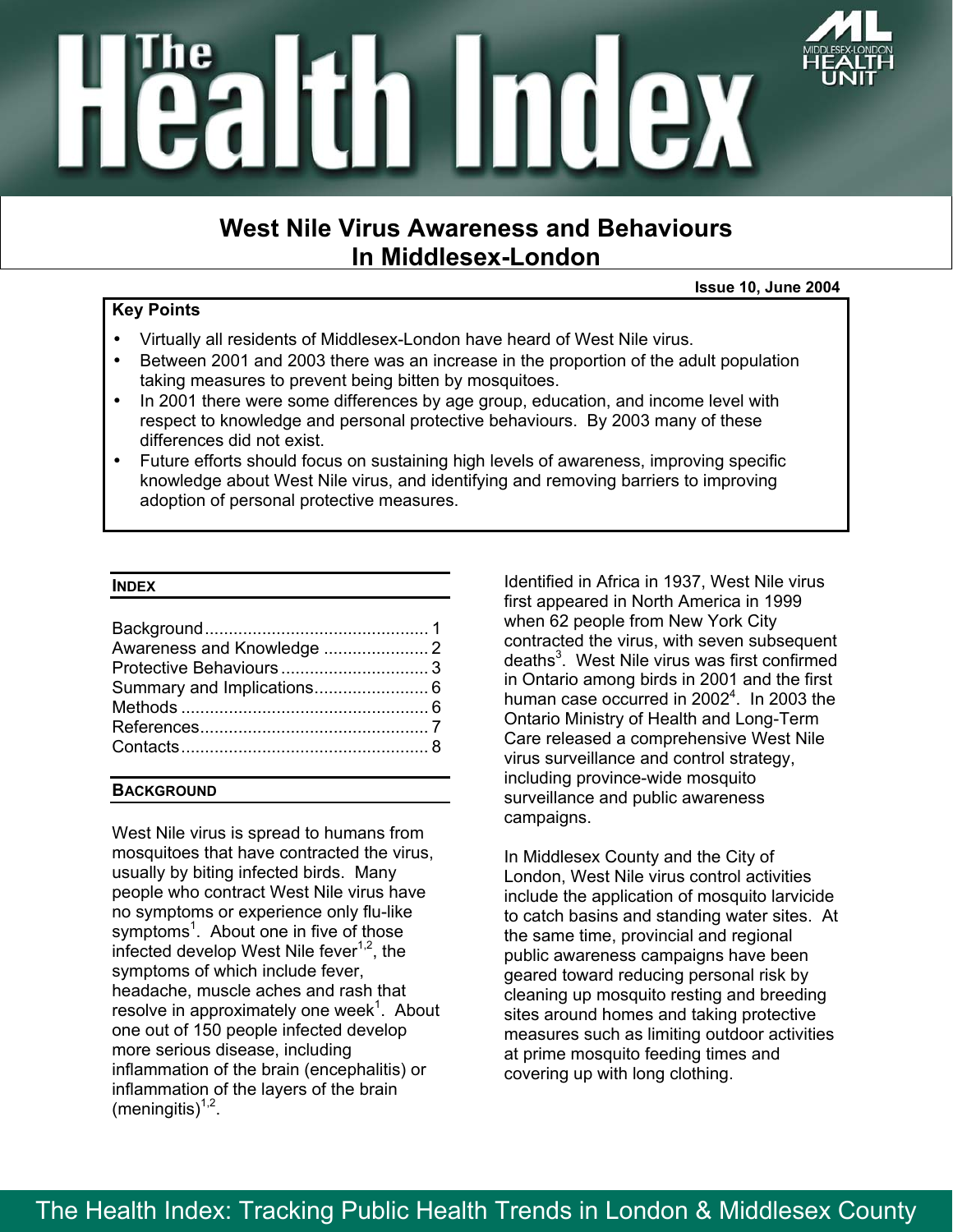Since 2001 the Middlesex-London Health Unit (MLHU) has capitalized on its participation in the Rapid Risk Factor Surveillance System (RRFSS) to assess public awareness and behaviours related to West Nile virus concurrent to West Nile virus control activities. RRFSS is an ongoing, monthly telephone survey of the general population aged 18 years and over, conducted by the Institute of Social Research at York University on behalf of MLHU. Along with other Ontario health units, MLHU developed modules related to West Nile virus and implemented their use in RRFSS by June 2001.

#### **AWARENESS AND KNOWLEDGE**

#### **Snapshot 2003**

By 2003 nearly all of the adults 18 years and over residing in Middlesex-London, 99.4%  $(\pm 0.7\%)$ , had heard of West Nile virus and 88.9%  $(\pm 2.7%)$  knew that the virus is passed on to people by being bitten by an infected mosquito. However, respondents were far less knowledgeable about groups believed to be at higher risk for becoming seriously ill from West Nile virus. Only 32.3%  $(\pm 4.1\%)$  knew that

adults 50 years of age and over are more likely to develop serious West Nile virusrelated illness. Over one-third,  $38.7\%$  ( $\pm$ 4.3%), thought that the risk was similar for all age groups,  $5.0\%$  ( $\pm$  1.9%) believed that several different age groups were at increased risk, and an additional 5.0%  $(\pm 1.9\%)$  replied that they did not know.

An additional element of West Nile virus knowledge is the perception of becoming seriously ill. Although most physicians believe that the risk of people becoming ill due to West Nile virus is low<sup>1,2</sup>, 30.0% (± 4.0%) of Middlesex-London residents felt that they were at risk of becoming ill.

#### **Trends 2001 – 2003**

In general, awareness of West Nile virus in Middlesex-London has increased in the three years that information has been collected. In 2001, 85.6%  $(\pm 3.4%)$  of the adult population in Middlesex-London had heard of West Nile virus; that proportion increased significantly by 2003 (99.4%  $\pm$  0.7%) (Figure 1). This increase is remarkable given the relatively short time that West Nile virus awareness programming has been in place.



**Figure 1: Percentage of Adults (Aged 18+) that have heard about West Nile virus,**

Source: Rapid Risk Factor Surveillance System Waves 6-9 (2001), 17-21 (2002), 25-36 (2003)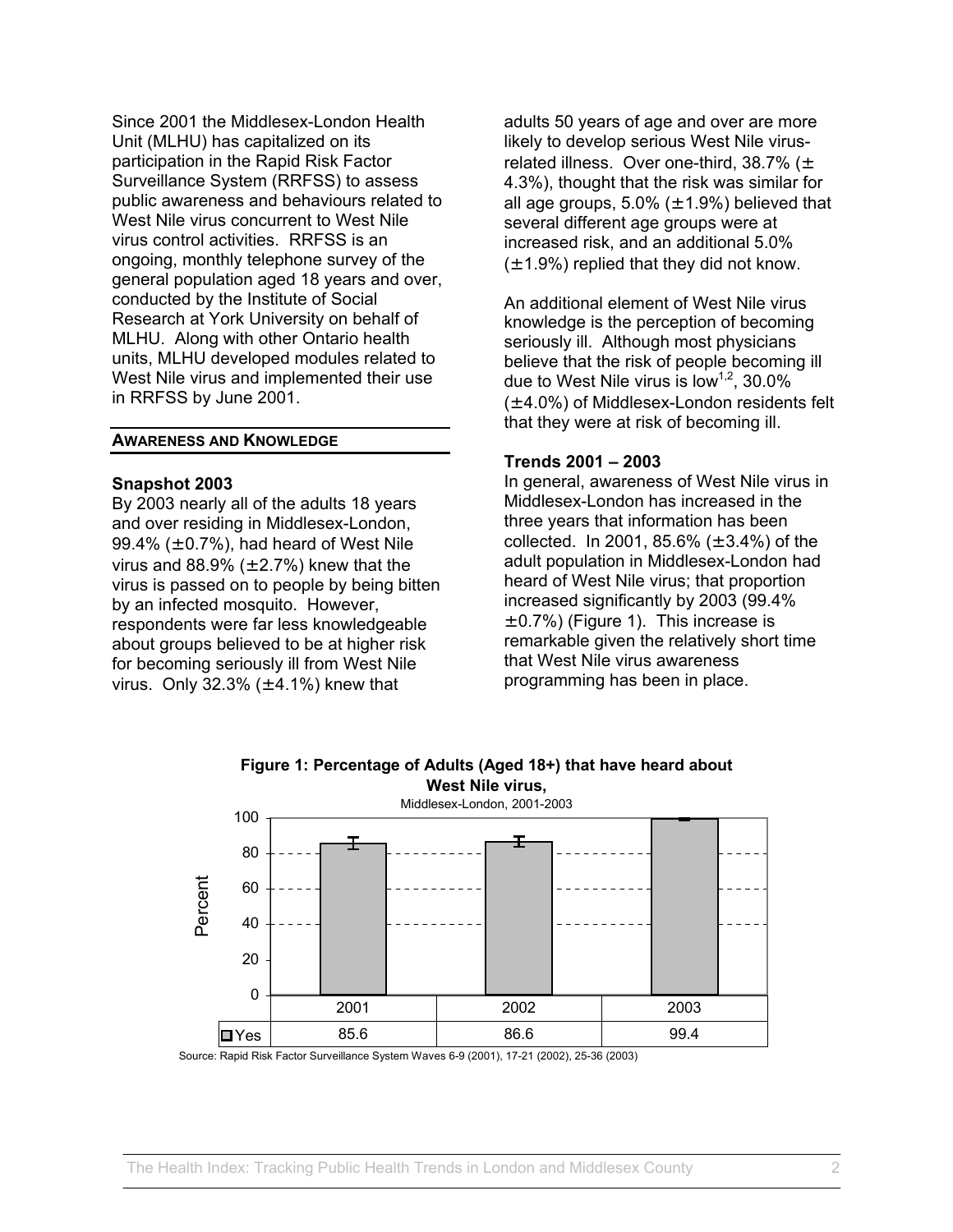Of those who had heard of West Nile virus, the proportion correctly identifying that it is passed on to humans by being bitten by .<br>infected mosquitoes significantly increased, from 73.5% ( $\pm$  4.7%) in 2001 to over 85% in 2002 (86.3% ± 3.2%) and 2003 (88.9%  $\pm$  2.7%). In 2001 there were significant differences by age groups, education, and income levels. However, by 2003 these differences were no longer significant. This too is substantial progress. Of those in 2001 who had heard of West Nile virus:

- the proportion of 18 to 24 year olds who knew how it is transmitted to humans  $(85.0\% \pm 9.0\%)$  was significantly greater than those 65 years and over (57.9%  $± 15.7%$ ).
- the proportion of respondents with postsecondary degrees that knew infected mosquitoes transmit the virus (79.4%  $\pm$  6.0%) was significantly greater compared to those whose highest education was less than high school  $(55.3\% \pm 15.8\%).$
- the proportion of residents with an annual household income over \$100,000 (93.0%  $\pm$  7.6%) was significantly greater than those with an annual household income between \$40,000 and \$70,000 (71.8%  $\pm$  10.5%) as well as those less than \$40,000  $(68.1\% \pm 9.6\%).$

#### **PROTECTIVE BEHAVIOURS**

#### **Snapshot 2003**

 $\overline{a}$ 

In 2003, over one-half of the Middlesex-London adults  $(56.3% \pm 5.1%)$  reported that they had made more of an effort to avoid mosquitoes since hearing about West Nile virus. Approximately two-thirds of females  $(67.0\% \pm 6.7\%)$  reported increasing efforts

to avoid mosquitoes; the proportion among males was significantly lower (42.9%  $\pm$  7.3%). As well, a significantly greater proportion of City of London residents reported that they had made no behaviour changes with respect to avoiding mosquitoes in spite of having heard of West Nile virus (38.8%  $\pm$  5.8%) compared to residents of Middlesex County (23.3%  $\pm$  8.7%). This was the only behaviour where a statistically significant difference between City and County residents was observed.

Public education campaigns promote a variety of personal protective measures aimed at reducing the likelihood of being bitten by mosquitoes. In 2003 these behaviours were adopted in varying degrees among residents of Middlesex-London:

- 52.6%  $(\pm 4.4\%)$  regularly avoided mosquito resting areas outside their homes, such as shaded and wooded areas, and potential mosquito breeding grounds, including ditches and ponds with stagnant water. A significantly greater proportion of females (60.6%  $\pm$  5.8%) did so compared to males  $(43.0\% \pm 6.4\%)$ .
- 31.0%  $(\pm 4.0\%)$  regularly limited their outdoor activities in the early evening, night time and early morning hours when mosquitoes were likely to bite. Again, the proportion of females (41.2%  $\pm$  5.8%) was significantly greater than males  $(18.9\% \pm 5.1\%).$
- 32.7%  $(\pm 4.1\%)$  regularly wore protective clothing while outdoors, including long-sleeved shirts, pants and socks. The proportion among residents whose highest level of education was less than high school  $(56.0\% \pm 13.8\%)$ was significantly greater than high school graduates  $(29.3\% \pm 6.6\%)$  and those with post secondary degrees  $(30.3\% \pm 5.7\%)$ .

<span id="page-2-0"></span><sup>\*</sup> In 2001, transmission by handling infected birds was also accepted as a correct response. As of May 2002 it was no longer included because the risk associated with handling an infected bird was deemed negligible to members of the general public.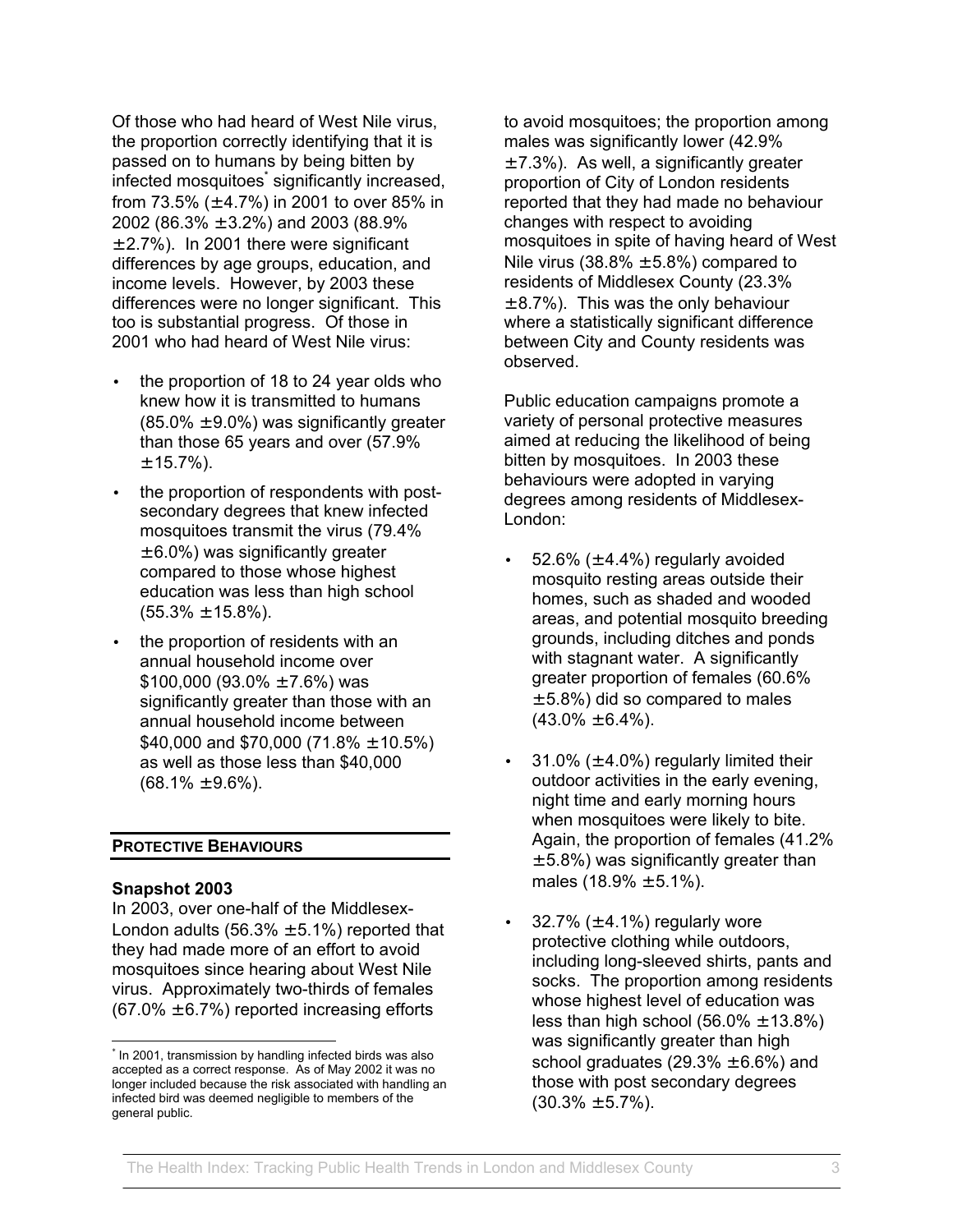16.6%  $(\pm 3.3\%)$  regularly used insect repellant with DEET<sup>[†](#page-3-0)</sup>; 13.4% ( $\pm$  3.0%) used DEET repellant half the time or less.

In spite of these efforts and nearly universal familiarity of West Nile virus, between onequarter and two-thirds of the adult population had made no changes in their behaviours and practices in order to avoid mosquitoes. The proportion was lowest with respect to never making an effort to avoid mosquito resting and breeding areas  $(26.9\% \pm 3.9\%)$ . However, nearly one-half never limited their outdoor activities in the early evening, over night and early morning hours (48.4%  $\pm$  4.4%) or wear protective clothing while outdoors  $(45.7\% \pm 4.4\%)$  to avoid being bitten by mosquitoes. Close to 70% of the Middlesex-London residents never used DEET insect repellant (69.1%  $\pm$ 4.1%). A significantly greater proportion of males than females reported never taking any of these personal protective measures, with the exception of using insect repellants containing DEET, where there was no gender-based difference.

Protective measures around the home aimed at reducing exposure to mosquitoes appeared to be better adopted than were personal protective behaviours. Over 80%  $(83.1\% \pm 3.3\%)$  of Middlesex-London residents kept mosquitoes out of their homes by either keeping windows shut or ensuring that screens were in good repair to prevent mosquitoes from coming in through windows. Only  $5.4\%$  ( $\pm 2.0\%$ ) of households had containers that collected water outside of their homes, such as bird baths and water barrels, where the water was allowed to stand for more than seven days. The majority of households reduced potential mosquito breeding sites either by having no water containers outside their homes (77.0%  $\pm$  3.7%) or by ensuring that containers with standing water were

emptied at least every seven days (17.6  $\pm$ 3.3%).

A comprehensive mosquito larvicide program aimed at reducing the number of mosquitoes in potential mosquito breeding sites such as catch basins and standing surface water was launched in Middlesex-London in 2003. RRFSS data from 2003 indicated that 71.9%  $(\pm 4.0\%)$  of residents of Middlesex County and the City of London were supportive of the use of pesticides in order to reduce mosquito resting and breeding sites and help control the spread of West Nile Virus to people. Only 6.3%  $(\pm 2.1\%)$  were unsure whether they supported or opposed the use of pesticides to reduce potential mosquito resting and breeding sites.

#### **Trends 2001 – 2003**

Depending on the protective behaviour under consideration, there were some significant differences by gender, age groups, and household income level. However, there were no differences between Middlesex County residents and those in the City of London for the elements that could be compared 2001 through 2003.

In 2001, only 37.0% ( $\pm$  4.7%) of adults avoided potential mosquito resting sites such as shaded and wooded areas or stagnant water where mosquitoes were likely to breed. This proportion increased significantly in 2002 to 55.9%  $(\pm 4.4\%)$  and was maintained in 2003 (52.6%  $\pm$  4.4%). In 2001, more females  $(45.2\% \pm 6.9\%)$  than males (29.2%  $\pm$  6.3%) reported regularly avoiding potential mosquito resting and breeding areas. Further, the proportions of 18 to 24 year olds  $(22.4\% \pm 9.4\%)$  and 25 to 44 year olds  $(33.8\% \pm 8.0\%)$  who regularly avoided these areas were both significantly lower than those 65 years of age and over  $(59.1\% \pm 14.5\%)$ . Finally, in 2001 a greater proportion of those with household incomes less than \$40,000 reported that they regularly avoided shaded and wet areas around their homes  $(44.5\% \pm 9.3\%)$ 

 $\overline{a}$ 

<span id="page-3-0"></span><sup>†</sup> Chemical name: N,N-diethyl-meta-toluamide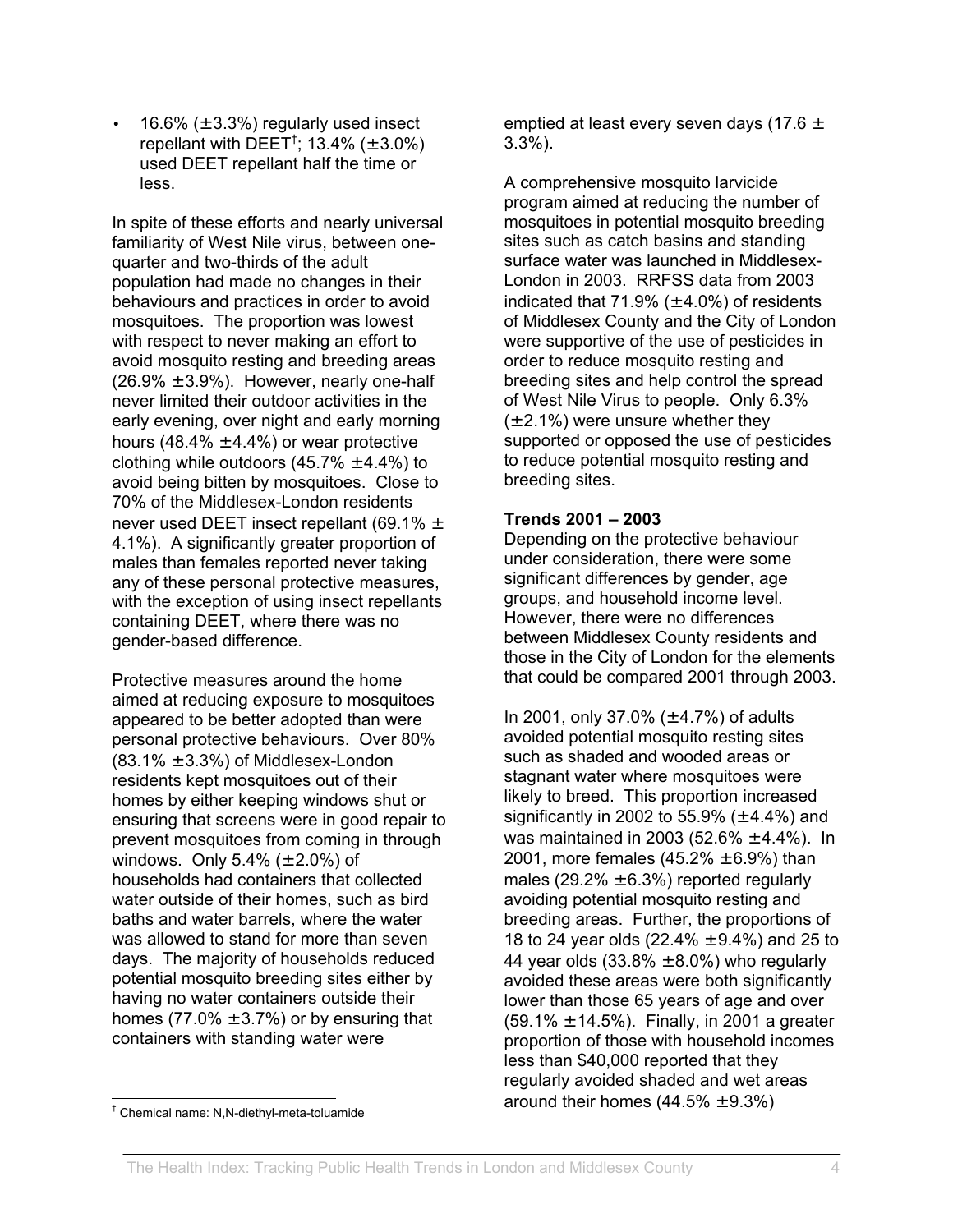compared to those with an annual household income between \$70,000 and \$100,000 (22.9%  $\pm$  11.9%); respondents with household incomes over \$100,000 could not be considered due to low counts. By 2003, the proportion of females (60.6%  $\pm$  5.8%) regularly avoiding areas where mosquitoes were likely to rest and breed was still significantly greater than males  $(43.0\% \pm 6.4\%)$ , but differences by age group and household income level were no longer significant.

Between 2001 and 2003, the proportion of Middlesex-London residents regularly limiting their outdoor activities in the early evening, night time and early morning hours when mosquitoes are likely to bite increased significantly from 22.2% ( $\pm$  4.1%) to 31.0%  $(\pm 4.0\%)$  by 2003. At the same time, the proportion reporting that they never limited activities significantly increased from 47.1%  $(\pm 4.9\%)$  in 2001 to 56.5% ( $\pm 4.3\%$ ) in 2002, but decreased again in 2003 to 48.4%  $(\pm 4.4\%)$ . In 2001, a significantly greater proportion of those over the age of 65 years indicated that they regularly limited their outdoor activities during prime mosquito feeding times  $(40.0\% \pm 14.3\%)$  compared to 18 to 24 year olds  $(10.5\% \pm 6.9\%)$ , but by

2003 there were no statistically significant differences by age group.

The most substantial improvement observed between 2001 and 2003 was in the proportion of Middlesex-London households that reduced potential mosquito breeding and resting sites outside their homes, such as in bird baths and water barrels. Figure 2 shows that there was a minor increase in the proportion of households that had no containers outside collecting water, from  $69.2\%$  ( $\pm$  4.6%) in 2001 and 70.6% (± 4.1%) in 2002 to 77.0%  $(\pm 3.7\%)$  2003, but this increase was not statistically significant. However, the proportion of households in 2003 that allowed water in containers outside their homes to stand for more than 7 days (5.4  $\pm$  2.0%) was significantly lower than the proportion of households in either 2002  $(10.7\% \pm 2.7\%)$  or 2001  $(17.0 \pm 3.7\%)$ . In both 2001 and 2003 there were no significant differences between genders, age groups, education and household income levels with respect to this protective behaviour.



## **Figure 2: Percentage of households with objects/areas**

Source: Rapid Risk Factor Surveillance System Waves 6-9 (2001), 17-21 (2002), 25-36 (2003)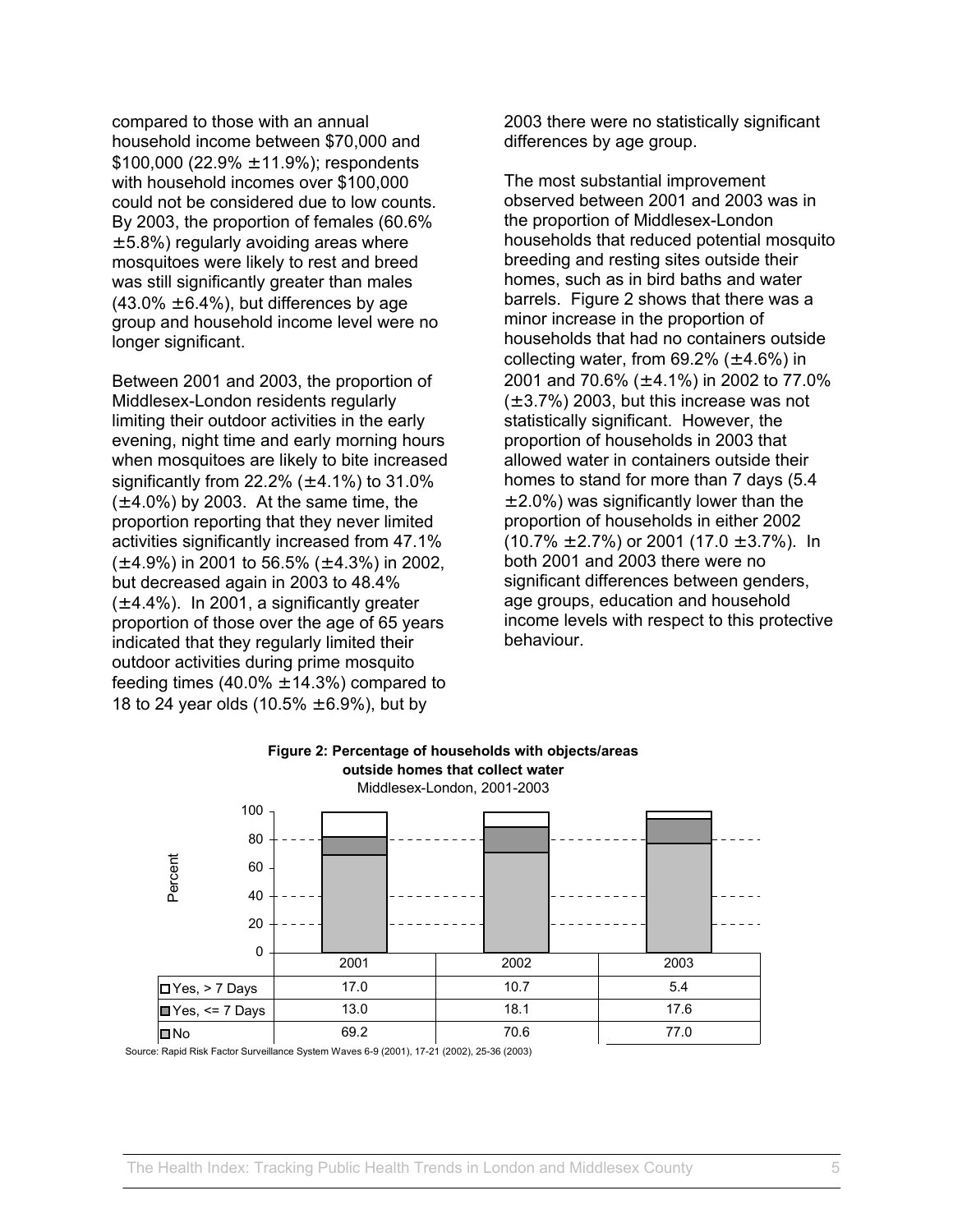#### **SUMMARY AND IMPLICATIONS**

By 2003, awareness of West Nile virus in the City of London and Middlesex County was nearly universal. Comparison of information from 2001, 2002 and 2003 indicated that improvements have also been made in the proportion of the adult population taking measures to avoid being bitten by mosquitoes. While this progress is commendable, efforts should not be relaxed. High awareness levels need to be sustained, which may be challenging in the face of the increasing number of competing public health concerns.

These analyses suggest that there are continued gains to be made with respect to translating awareness and knowledge into the adoption of protective behaviours. In order to achieve this it may be necessary to first explore reasons why protective behaviours are not accepted and to gear education campaigns toward these issues. For example, one personal protective measure where RRFSS analyses suggested poor adoption was the use of insect repellants containing DEET. Guidelines for the use of DEET insect repellants suggest different concentrations for different age groups; poor understanding of how to properly use the product may be contributing to low use by Middlesex-London residents. Alternatively, respondents may have concerns about the potential toxicity of DEET, reducing the likelihood of regular use. Identifying barriers for adoption of this and other personal protective measures and developing strategies to overcome these barriers are necessary aspects of continuing the overall improvements observed between 2001 and 2003.

There are also gains to be made in terms of improving specific knowledge about West Nile virus, such as awareness of high-risk groups and appropriate perception of personal risk for developing serious West Nile virus-related illness. Future efforts in

this area will need to provide accurate information so that residents understand why West Nile virus prevention is important without becoming overly apprehensive about becoming seriously ill.

Considering the relatively short amount of time since West Nile virus was first identified in North America and public awareness campaigns began in Ontario and Middlesex-London, considerable progress has been made in terms of awareness and adoption of personal protective behaviours. By sustaining these efforts and further enhancing public education strategies, this progress should continue into 2004 and the coming years. Ongoing, semi-annual monitoring through RRFSS will play an important role, providing information that can be used to both evaluate and enhance existing public awareness programs.

#### **METHODS**

#### **Data Source**

Information about West Nile virus knowledge and protective behaviours in Middlesex-London was derived from the Rapid Risk Factor Surveillance System (RRFSS), an ongoing population health telephone survey of adults 18 years of age and over. Data are collected for the MLHU by the Institute of Social Research at York University. Each month approximately 100 households, randomly selected from all households with telephones in London and Middlesex County, are surveyed. Respondents are systematically selected from each household by identifying the individual 18 years of age or over whose birthday is next. Every effort is undertaken to complete the interview with the identified respondent. On average, five calls to each household are required in order to complete the interview.

In the MLHU service area, information about West Nile virus knowledge and behaviours was collected between June and October in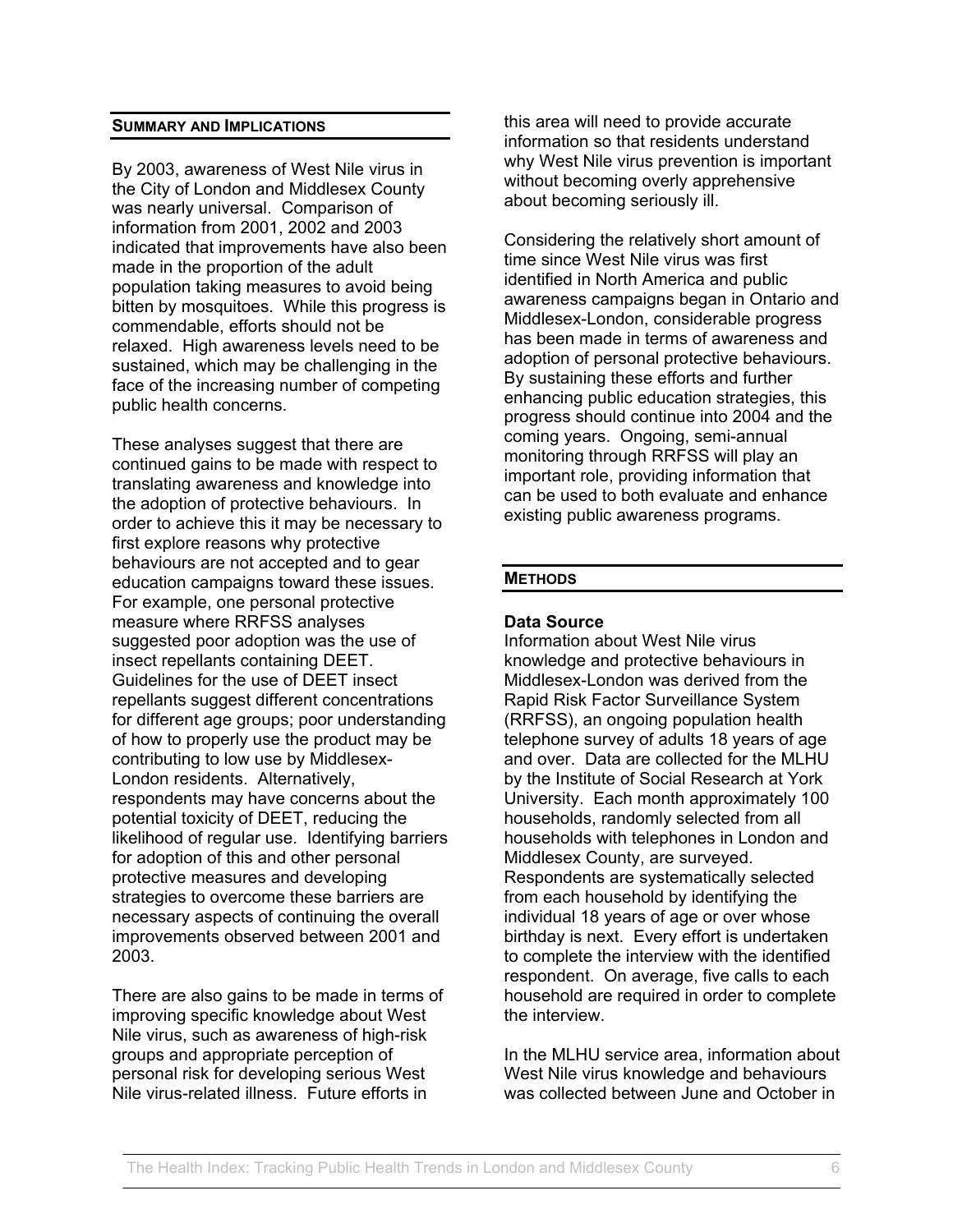2001 and between May and October in 2002 and 2003. The unweighted or household sample consisted of 1,420 respondents across all three years of RRFSS data used, representing a total of 14 waves of data collection (Table 1). Per RRFSS standards, responses were weighted to approximate a random sample of adults where applicable.

While every effort is taken to ensure consistency among RRFSS questions, many have been modified since the introduction of the West Nile virus module in order to accommodate the up-to-the-minute and evolving nature of the survey. As a

result, comparison among 2001, 2002 and 2003 is limited to those questions that were unchanged over all three years.

#### **Presentation of Information**

All percentages were provided with 95% confidence intervals. Differences between groups were considered significant if confidence intervals did not overlap. Bar charts included error bars illustrating 95% confidence intervals.

#### **Table 1: RRFSS West Nile virus modules, 2001 – 2003, Middlesex-London**

| Year | Waves of Data Included | Dates                  | # Households Sampled |
|------|------------------------|------------------------|----------------------|
|      |                        |                        | (Unweighted Sample)  |
| 2001 | $6 - 9$                | June $12 -$ October 09 | 405                  |
| 2002 | $17 - 21$              | May $11 -$ October 09  | 506                  |
| 2003 | $25 - 36$              | May 09 - October 10    | 509                  |

#### **REFERENCES**

- 1. Ontario Ministry of Health and Long-Term Care. West Nile virus. Retrieved June 1, 2004, from http://www.healthyontario.com/english/special/wnv/index.asp.
- 2. Petersen, L. R., & Marfin, A. A. (2002). West Nile virus: A primer for the clinician*.* Annals of Internal Medicine, 137,173-9. Retrieved June 1, 2004 from http://www.annals.org/cgi/content/full/137/3/173
- 3. Goetz, A. M., & Goldrick, B. A. (2004). West Nile virus: A primer for infection control professionals. American Journal of Infection Control, 32(2), 101-5.
- 4. Middlesex-London Health Unit. (2003). West Nile virus in Middlesex-London in 2002: The facts, figures, findings and stories. London, Ontario: Middlesex-London Health Unit.